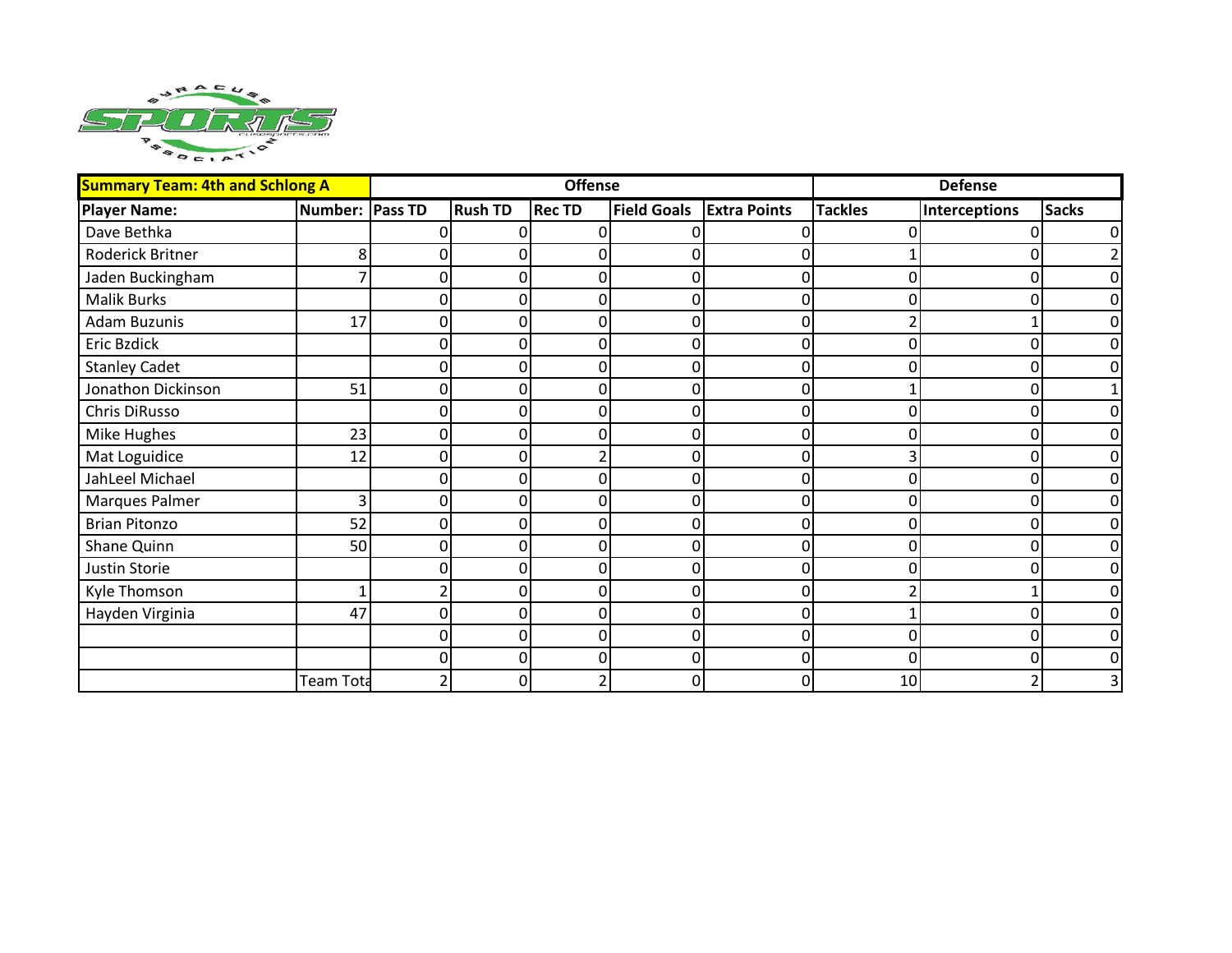| <b>Summary Team: Brotherhood A</b> |                  |                |                | <b>Offense</b> |                    |                     | <b>Defense</b> |                      |                |  |
|------------------------------------|------------------|----------------|----------------|----------------|--------------------|---------------------|----------------|----------------------|----------------|--|
| <b>Player Name:</b>                | Number: Pass TD  |                | <b>Rush TD</b> | <b>Rec TD</b>  | <b>Field Goals</b> | <b>Extra Points</b> | <b>Tackles</b> | <b>Interceptions</b> | <b>Sacks</b>   |  |
| <b>Tre Bachus</b>                  |                  |                |                |                |                    |                     |                |                      | $1\vert$       |  |
| Ryan Benedict                      | 58               | 0              |                |                |                    |                     |                |                      | $\overline{0}$ |  |
| Carl Black                         | 3                | 0              |                | 0              | 0                  | 0                   |                |                      | $\overline{0}$ |  |
| Crue Culligan                      | 54               | $\overline{0}$ | 0              | 0              | $\overline{0}$     | $\Omega$            |                | 0                    | $\mathbf{1}$   |  |
| Ramy Guindy                        | 66               | 0              |                |                |                    | Ω                   |                |                      | $\Omega$       |  |
| Jaheem Hogan                       | 91               | 0              | 0              | 0              | 0                  | 0                   |                |                      | $\overline{0}$ |  |
| Delbert Jenkins                    |                  | 0              |                | 0              | 0                  | 0                   |                |                      | $\overline{0}$ |  |
| Yarell Johnson                     | 10               | $\Omega$       | O              | O              | $\Omega$           | 0                   |                |                      | $\overline{0}$ |  |
| Ethan Kawelo                       | 7                | 0              | O              | 0              | 0                  | 0                   |                |                      | $\overline{0}$ |  |
| Dominick LaFlair                   | 33               | 0              |                |                |                    | Ω                   |                |                      | $1\vert$       |  |
| Donovan LaFlair                    | 25               |                |                | 0              | 0                  | 0                   |                |                      | $\overline{0}$ |  |
| Nick Mandarino                     |                  | U              | 0              | 0              | $\overline{0}$     | 0                   |                |                      | $\overline{0}$ |  |
| Pat Myers                          |                  | O              |                | O              | 0                  | 0                   |                |                      | $\overline{0}$ |  |
| <b>Russell Tarbell</b>             | #0               | 0              |                | Ω              | $\Omega$           | 0                   |                |                      | $\overline{0}$ |  |
| Jovan Thomas                       |                  | 0              |                | 0              | 0                  | 0                   |                |                      | $\overline{0}$ |  |
| Kalin Watts                        | 19               | $\Omega$       | ი              | 0              | 0                  |                     |                |                      | $\overline{0}$ |  |
| Kwamere White                      | 21               | $\overline{0}$ | $\Omega$       |                | $\overline{0}$     | $\overline{0}$      |                | O                    | $\overline{0}$ |  |
|                                    |                  | O              |                | n              | 0                  | Ω                   |                |                      | $\overline{0}$ |  |
|                                    |                  | 0              |                | O              | 0                  | 0                   |                |                      | $\overline{0}$ |  |
|                                    |                  | 0              | 0              | 0              | 0                  | 0                   |                |                      | $\overline{0}$ |  |
|                                    | <b>Team Tota</b> |                | ΩI             |                | 0                  |                     | 12             |                      | 3              |  |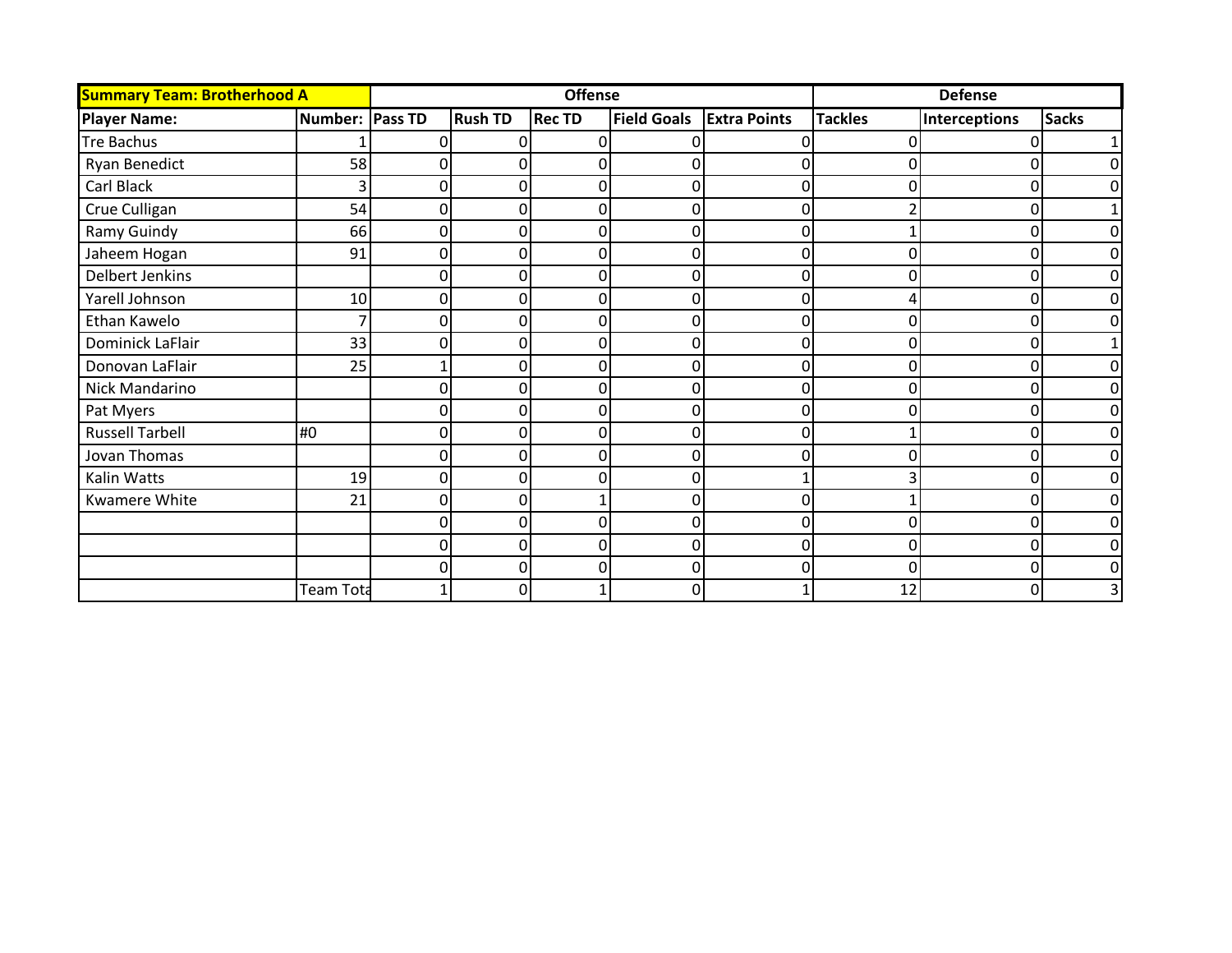| <b>Summary Team: Henny Academy A</b> |                  |                |                | <b>Offense</b> |                    |                     | <b>Defense</b> |               |                |  |
|--------------------------------------|------------------|----------------|----------------|----------------|--------------------|---------------------|----------------|---------------|----------------|--|
| <b>Player Name:</b>                  | Number: Pass TD  |                | <b>Rush TD</b> | <b>Rec TD</b>  | <b>Field Goals</b> | <b>Extra Points</b> | <b>Tackles</b> | Interceptions | <b>Sacks</b>   |  |
| joshua Brown                         | 11               |                |                | C              |                    |                     |                |               | 0              |  |
| Jordan Caviness                      |                  |                |                |                |                    |                     |                |               | $\overline{0}$ |  |
| phil crosby                          |                  | O              |                | 0              | 0                  | 0                   |                |               | $\overline{0}$ |  |
| Robert Grant                         |                  | $\Omega$       | 0              | 0              | $\Omega$           | 0                   | 0              | 0             | $\overline{0}$ |  |
| Chris Hicks                          |                  | O              |                | O              | 0                  | 0                   |                |               | $\overline{0}$ |  |
| Noah Jordan-Williams                 |                  | O              |                |                | 0                  | 0                   |                |               | $\overline{0}$ |  |
| Jordan Kilduff                       | 20               | 0              |                | 0              | 0                  |                     |                |               | $\overline{0}$ |  |
| <b>Tyler Leonard</b>                 | 23               | $\Omega$       | O              | 0              | $\Omega$           | 0                   |                |               | $\overline{0}$ |  |
| John Phillips                        | 70               | $\overline{0}$ | <sup>0</sup>   | 0              | 0                  | 0                   | O              |               | $\overline{0}$ |  |
| David Polhemus                       |                  | O              |                |                |                    |                     |                |               | $\overline{0}$ |  |
| Trevor Robinson-Gray                 | 72               | 0              | ∩              | 0              | 0                  | 0                   |                |               | $\overline{2}$ |  |
| Sam Vercillo                         | 59               | $\Omega$       | 0              | 0              | $\Omega$           | 0                   |                |               | $\overline{0}$ |  |
| <b>BRANDON WILBUR</b>                | 81               | $\Omega$       | n              |                | $\Omega$           | 0                   |                |               | $\overline{0}$ |  |
| Ray Youngblood Jr                    | $\overline{2}$   | 0              |                | Ω              | 0                  | 0                   |                |               | $\overline{0}$ |  |
|                                      |                  |                |                |                |                    | 0                   |                |               | $\overline{0}$ |  |
|                                      |                  | 0              | ი              | 0              | 0                  | 0                   |                |               | $\overline{0}$ |  |
|                                      |                  | $\Omega$       | $\Omega$       | 0              | $\Omega$           | $\Omega$            | ∩              | O             | $\overline{0}$ |  |
|                                      |                  | O              |                |                | 0                  | ი                   |                |               | $\overline{0}$ |  |
|                                      |                  | 0              |                | O              | 0                  | 0                   |                |               | $\overline{0}$ |  |
|                                      |                  | 0              | 0              | 0              | 0                  | 0                   |                |               | $\overline{0}$ |  |
|                                      | <b>Team Tota</b> |                |                |                | $\Omega$           |                     |                |               | $\overline{2}$ |  |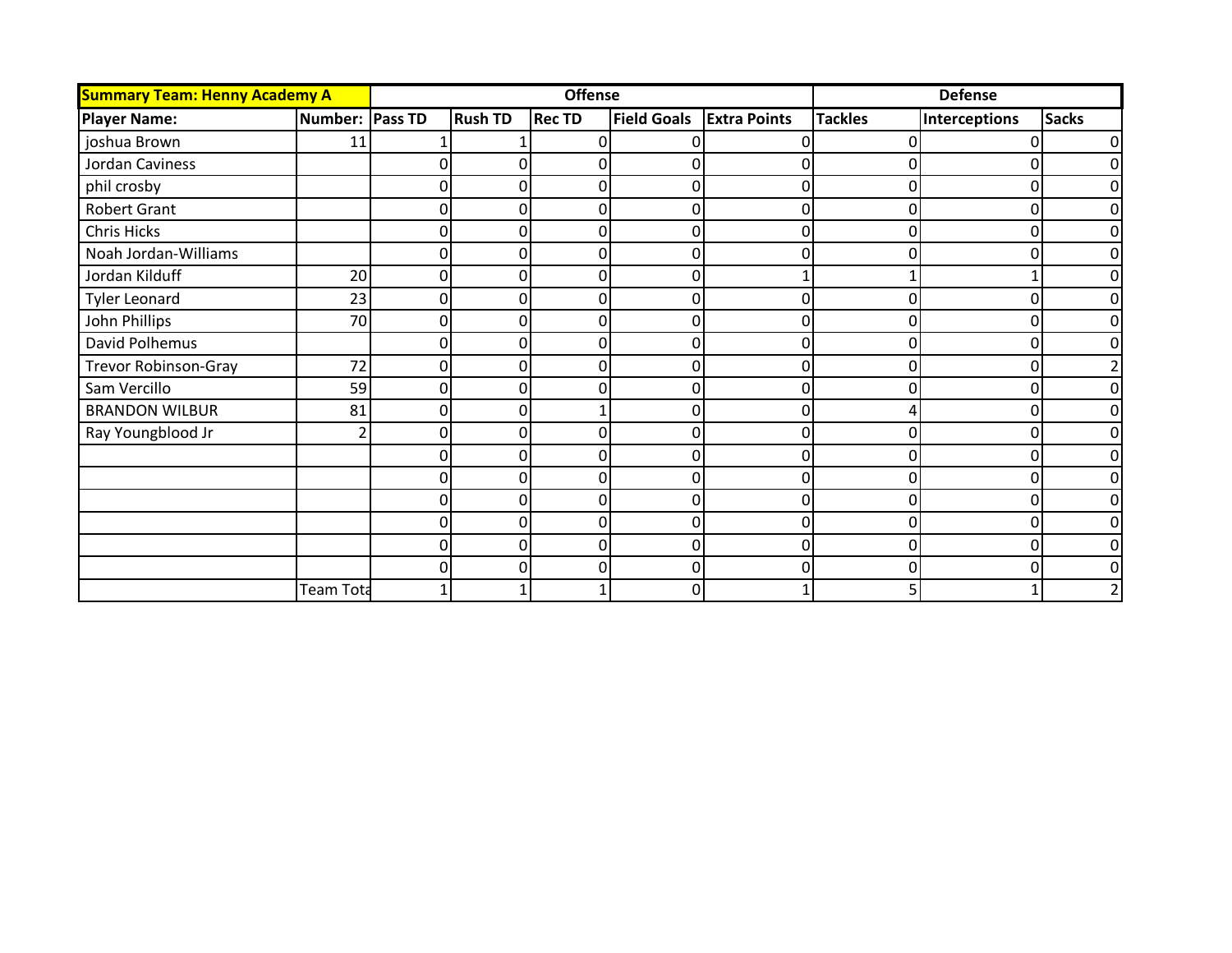| <b>Summary Team: Legends A</b> |                 |                |                | <b>Offense</b> |                    |                     |                | <b>Defense</b>       |                |
|--------------------------------|-----------------|----------------|----------------|----------------|--------------------|---------------------|----------------|----------------------|----------------|
| <b>Player Name:</b>            | Number: Pass TD |                | <b>Rush TD</b> | <b>Rec TD</b>  | <b>Field Goals</b> | <b>Extra Points</b> | <b>Tackles</b> | <b>Interceptions</b> | <b>Sacks</b>   |
| Jamison Adsit                  | #007            |                |                |                |                    |                     |                |                      | $\overline{0}$ |
| Brad Beagle*                   |                 |                |                |                |                    |                     |                |                      | $\overline{0}$ |
| Ronald Boyde II                | 17              | $\Omega$       |                | O              | 0                  | 0                   |                |                      | $\overline{0}$ |
| Zack Coleman                   |                 | 0              | ი              |                | $\Omega$           | $\Omega$            |                |                      | $\overline{0}$ |
| <b>Matthew DeFrancisco</b>     | 44              | 0              |                |                |                    |                     |                |                      | $\overline{0}$ |
| Nhyquan Drake                  |                 | O              |                | 0              | 0                  | 0                   |                |                      | $\overline{0}$ |
| Jamie French                   | 2               | 0              | 0              | 0              | 0                  | 0                   |                |                      | $\overline{0}$ |
| will gillard                   | 48              | $\overline{0}$ | O              | 0              | $\Omega$           | 0                   |                |                      | $\overline{0}$ |
| Ryan Horrell                   | 68              | 0              | n              | 0              | 0                  | 0                   |                |                      | $\overline{0}$ |
| Andrew Johnson                 |                 |                |                |                |                    |                     |                |                      | $\overline{0}$ |
| Kyle Johnson                   |                 |                |                | 0              | 0                  | 0                   |                |                      | $\overline{0}$ |
| Isaiha Mann                    | 49              | $\Omega$       | 0              | 0              | $\Omega$           | 0                   |                |                      | $\overline{0}$ |
| Fernando Reynolds              |                 | 0              | n              | 0              | $\Omega$           | 0                   |                |                      | $\overline{0}$ |
| Nicholas Rodriguez             | 78              | 0              |                | Ω              | 0                  | 0                   |                |                      | $\overline{0}$ |
| James Segars                   | 99              | 0              |                |                | 0                  | 0                   |                |                      | $\overline{0}$ |
| ryan thurston                  | 55              | 0              | ი              | 0              | 0                  | 0                   |                |                      | $\overline{0}$ |
| Jamell White                   |                 | $\overline{0}$ | $\Omega$       | 0              | $\Omega$           | $\overline{0}$      |                |                      | $\overline{0}$ |
| Ryan wiggins                   | 25              | 0              |                | O              | 0                  | 0                   |                |                      | $\overline{0}$ |
|                                |                 | 0              |                | O              | 0                  | 0                   |                |                      | $\overline{0}$ |
|                                |                 | 0              | በ              | 0              | 0                  | 0                   |                |                      | $\overline{0}$ |
|                                | Team Tota       |                | U              |                | $\Omega$           | 0                   | 10             |                      | $\overline{0}$ |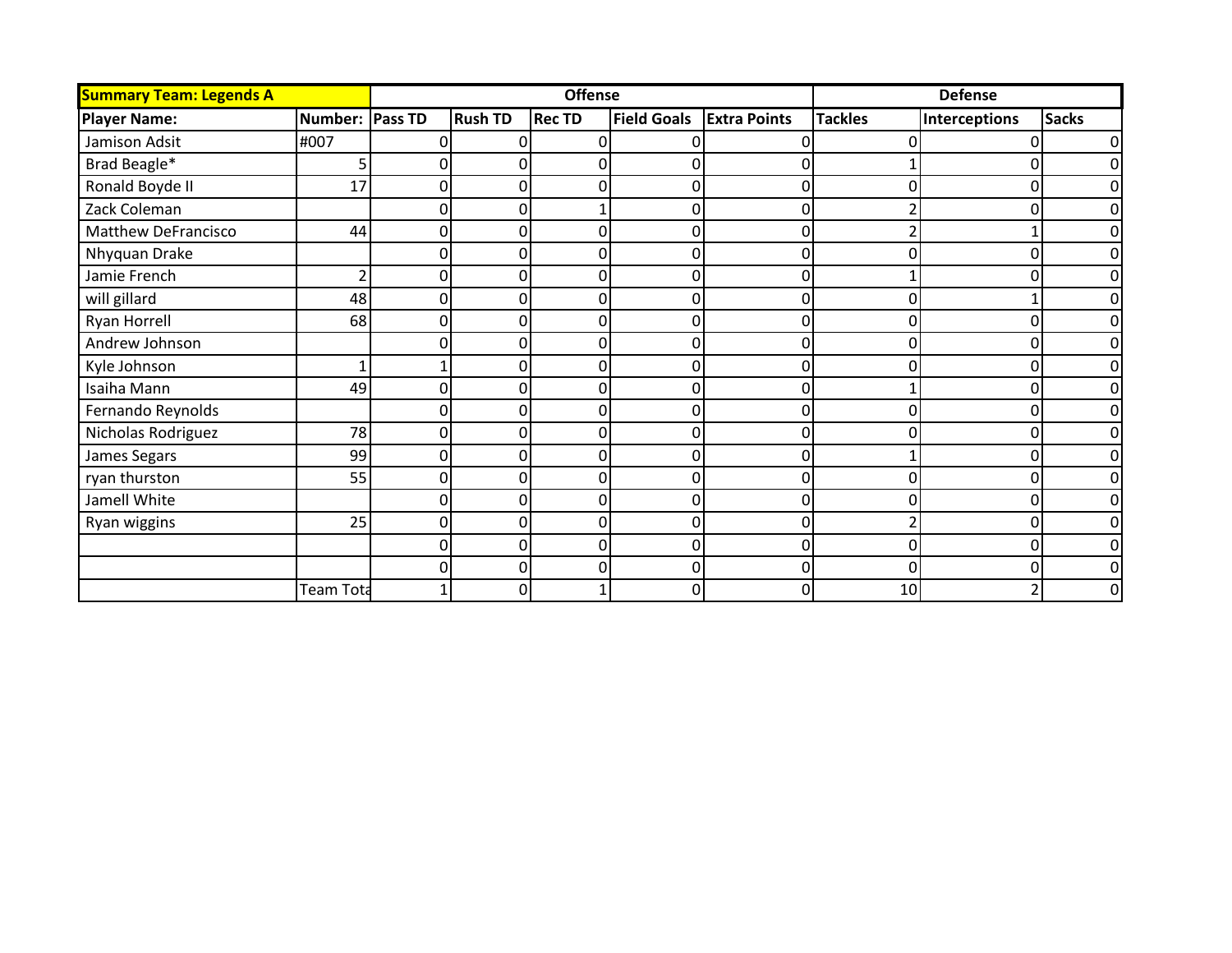| <b>Summary Team: OGs A</b> |                  |                |                | <b>Offense</b> |                    |                     |                | <b>Defense</b>       |                |
|----------------------------|------------------|----------------|----------------|----------------|--------------------|---------------------|----------------|----------------------|----------------|
| <b>Player Name:</b>        | Number: Pass TD  |                | <b>Rush TD</b> | <b>Rec TD</b>  | <b>Field Goals</b> | <b>Extra Points</b> | <b>Tackles</b> | <b>Interceptions</b> | <b>Sacks</b>   |
| Jon Bauer                  | 10               |                |                |                |                    |                     |                |                      | $\overline{0}$ |
| Romario Blair              | 92               | 0              |                |                |                    |                     |                |                      | $\overline{0}$ |
| <b>Shaton Clark</b>        | 26               | 0              | ი              | 0              | 0                  | 0                   |                |                      | $\overline{0}$ |
| D'Angelo Jones             | 5                | $\overline{0}$ | 0              | 0              | $\overline{0}$     | $\Omega$            |                |                      | $\overline{0}$ |
| Ricky Kaschel              | 8                |                |                |                |                    | Ω                   |                |                      | $\Omega$       |
| Jared Luhr                 |                  | 0              |                | 0              | 0                  | 0                   |                |                      | $\overline{0}$ |
| Jeff Mancuso               | 24               | 0              |                | 0              | 0                  | 0                   |                |                      | $\mathbf 1$    |
| Alex Mencia                | 1                | $\Omega$       | O              | O              | $\Omega$           | 0                   |                |                      | $\overline{0}$ |
| Josh Mims                  |                  | 0              | O              | 0              | 0                  | 0                   |                |                      | $\overline{0}$ |
| jordan moreash             | 88               | 0              |                |                |                    | 0                   |                |                      | $\overline{0}$ |
| <b>Bruce Norton</b>        | 97               | 0              |                | 0              | 0                  | 0                   |                |                      | 3              |
| Michael Pirano             |                  | 0              | 0              | O              | $\overline{0}$     | 0                   |                |                      | $\overline{0}$ |
| Keegan Queior              | 7                | $\overline{0}$ |                |                | 0                  | 0                   |                |                      | $\overline{0}$ |
| Aaron Shoff                |                  | 0              |                | Ω              | 0                  | 0                   |                |                      | $\overline{0}$ |
| Romeo Stephens             |                  | 0              |                | 0              | 0                  | 0                   |                |                      | $\overline{0}$ |
| <b>Connor Stowell</b>      | 90               | $\Omega$       | 0              | 0              | 0                  | 0                   |                |                      | $\overline{2}$ |
| Aaron Zielinski            |                  | $\overline{0}$ | $\Omega$       | 0              | $\overline{0}$     | $\overline{0}$      | ∩              | O                    | $\overline{0}$ |
|                            |                  | 0              |                | O              | 0                  | 0                   |                |                      | $\overline{0}$ |
|                            |                  | 0              |                | 0              | 0                  | 0                   |                |                      | $\overline{0}$ |
|                            |                  | 0              | 0              | 0              | 0                  | 0                   |                |                      | $\overline{0}$ |
|                            | <b>Team Tota</b> |                | ΩI             |                | 0                  | 0                   | 15             |                      | 6 <sup>1</sup> |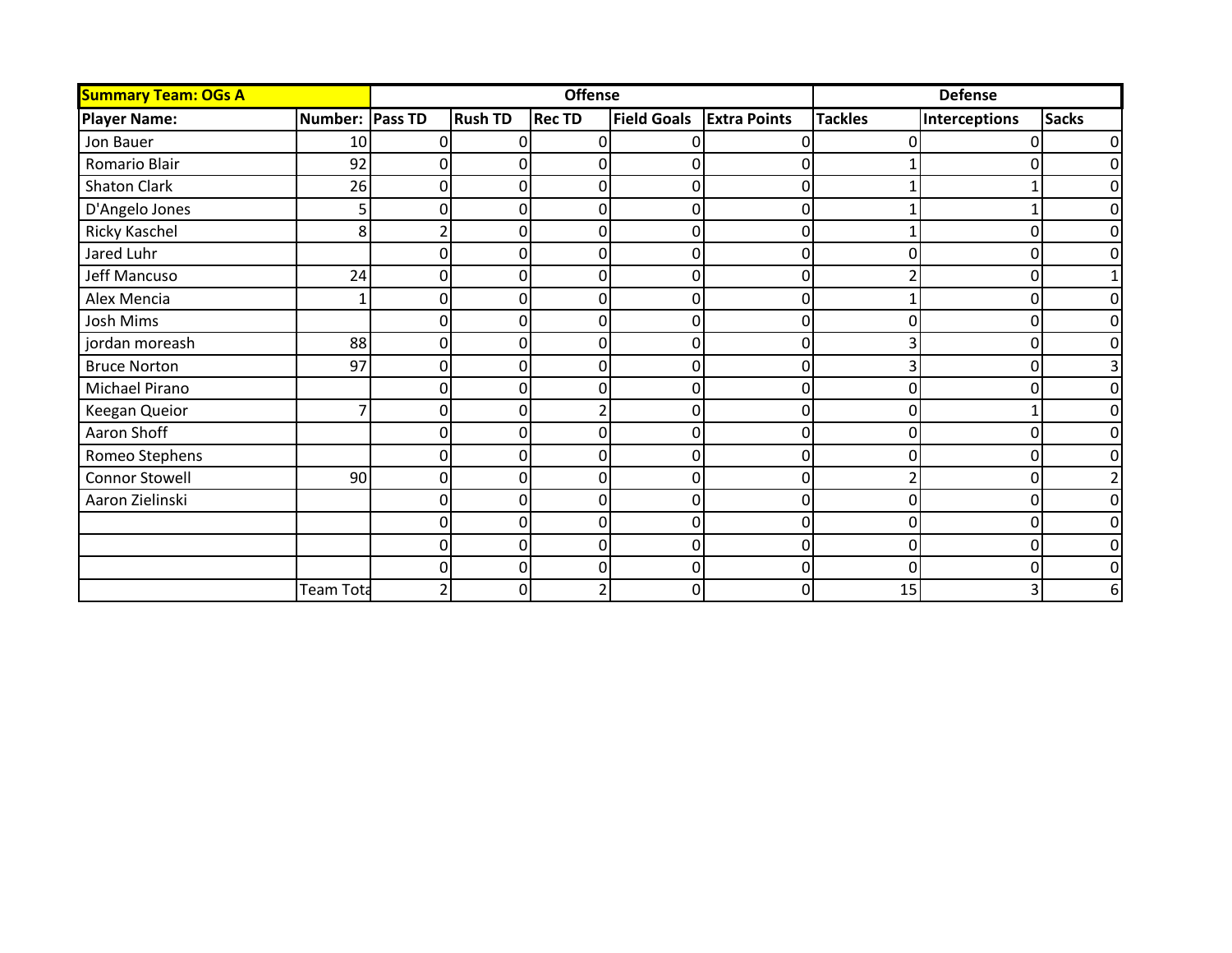| <b>Summary Team: Free Agents Finest A</b> |                 |                |                | <b>Offense</b> | <b>Defense</b>     |                     |                |                      |                |
|-------------------------------------------|-----------------|----------------|----------------|----------------|--------------------|---------------------|----------------|----------------------|----------------|
| <b>Player Name:</b>                       | Number: Pass TD |                | <b>Rush TD</b> | <b>Rec TD</b>  | <b>Field Goals</b> | <b>Extra Points</b> | <b>Tackles</b> | <b>Interceptions</b> | <b>Sacks</b>   |
| <b>Ryan Davis</b>                         |                 |                |                | C              |                    |                     |                |                      | $\overline{0}$ |
| Chad Doran                                |                 |                |                |                |                    |                     |                |                      | $\overline{0}$ |
| Steve Furlong*                            |                 | 0              |                | 0              | 0                  | 0                   |                |                      | $\overline{0}$ |
| <b>Scott Halsey</b>                       |                 | $\Omega$       | 0              | 0              | $\Omega$           | 0                   |                |                      | $\overline{0}$ |
| Ryan Harrington                           |                 | 0              |                | O              | 0                  | 0                   |                |                      | $\overline{0}$ |
| Cris Hill                                 |                 | 0              |                |                | 0                  | 0                   |                |                      | $\overline{0}$ |
| Chris Jones                               |                 | 0              |                | 0              | 0                  | 0                   |                |                      | $\overline{0}$ |
| Shyheim Miller                            |                 | 0              | 0              | 0              | 0                  | 0                   |                |                      | $\overline{0}$ |
| William Miller                            |                 | $\overline{0}$ | <sup>0</sup>   | 0              | $\mathbf 0$        | 0                   | O              | 0                    | $\overline{0}$ |
| Alex Mix                                  |                 |                |                |                |                    | Ω                   |                |                      | $\overline{0}$ |
| Cameron Mortensen                         |                 | O              |                | 0              | 0                  | 0                   |                |                      | $\overline{0}$ |
| Justin Osbourn                            |                 | $\Omega$       | 0              | 0              | 0                  | 0                   |                |                      | $\overline{0}$ |
| Anthoni Pope                              |                 | $\Omega$       | U              | 0              | $\Omega$           | 0                   |                |                      | $\overline{0}$ |
| Jovon Riddick                             |                 | 0              |                | O              | 0                  | $\mathbf{0}$        |                |                      | $\overline{0}$ |
| Juan Rivera                               |                 | 0              |                |                | 0                  | 0                   |                |                      | $\overline{0}$ |
| Tim Totino                                |                 | 0              |                | 0              | 0                  | 0                   |                |                      | $\overline{0}$ |
| <b>Matthew Truman</b>                     |                 | $\Omega$       | $\Omega$       | 0              | $\Omega$           | $\Omega$            | $\Omega$       |                      | $\overline{0}$ |
| Rob Doran                                 |                 | 0              |                | O              | 0                  | 0                   |                |                      | $\overline{0}$ |
| Lucas Cognetti                            |                 | 0              |                | O              | 0                  | 0                   |                |                      | $\overline{0}$ |
|                                           |                 | 0              | ი              | 0              | 0                  | 0                   |                |                      | $\overline{0}$ |
|                                           | Team Tota       | $\overline{0}$ | ΩI             | 0              | $\Omega$           | Ωl                  |                | O                    | $\overline{0}$ |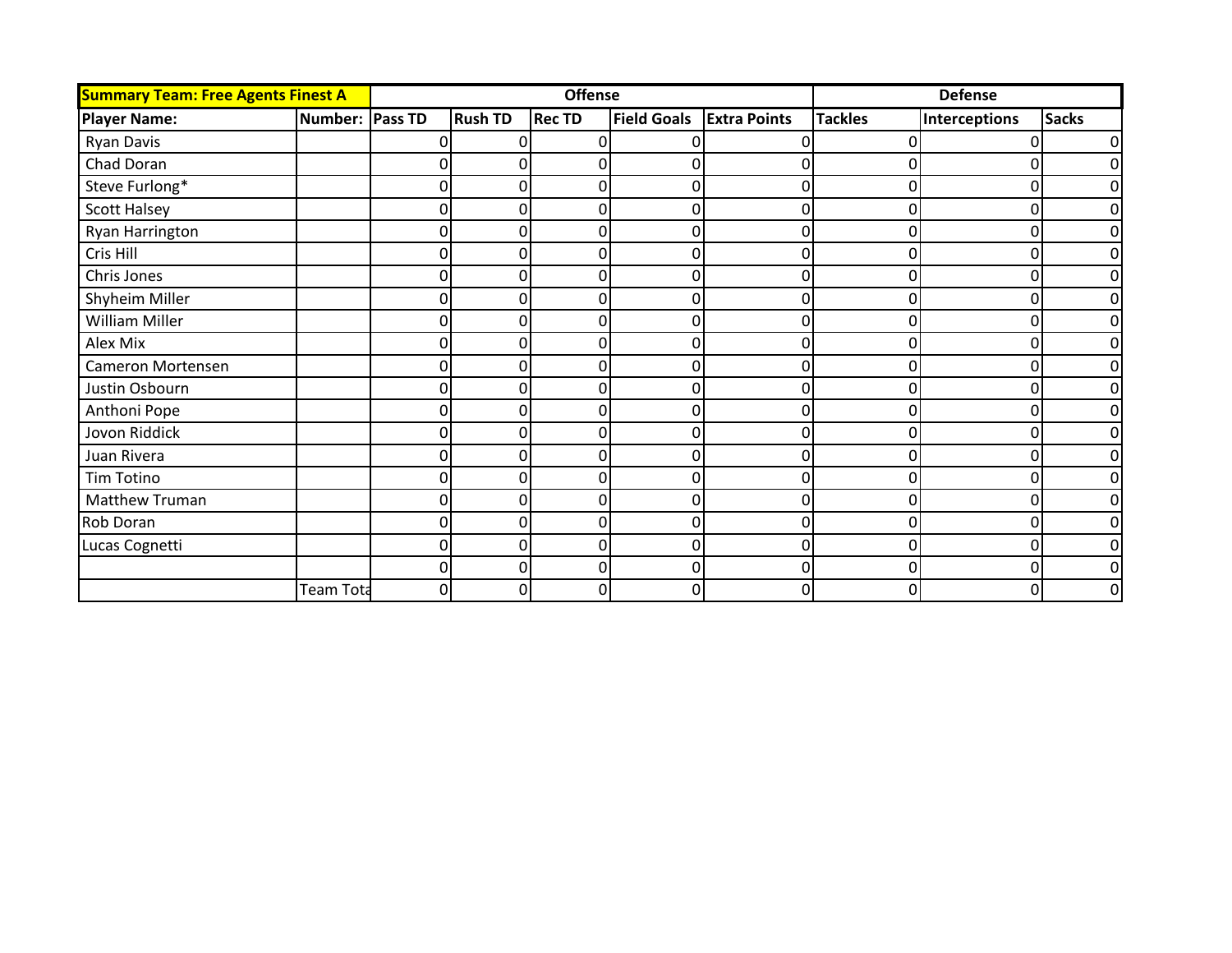| <b>Summary Team: The Legendary Sannin A</b> |                  |                |                | <b>Offense</b> |                    |                     | <b>Defense</b> |                      |                |  |
|---------------------------------------------|------------------|----------------|----------------|----------------|--------------------|---------------------|----------------|----------------------|----------------|--|
| <b>Player Name:</b>                         | Number: Pass TD  |                | <b>Rush TD</b> | <b>Rec TD</b>  | <b>Field Goals</b> | <b>Extra Points</b> | <b>Tackles</b> | <b>Interceptions</b> | <b>Sacks</b>   |  |
| Jermaine Adams                              |                  |                |                | ſ              |                    |                     |                |                      | $\overline{0}$ |  |
| Naseem Ashkar                               |                  |                |                |                |                    |                     |                |                      | $\overline{0}$ |  |
| Vaughndell Brantley                         |                  | 0              |                | 0              |                    | 0                   |                |                      | $\overline{0}$ |  |
| Gideon Dixon                                | 23               | $\overline{0}$ | 0              | 0              | 0                  |                     |                |                      | $\overline{0}$ |  |
| Dandrell Hill                               |                  | 0              |                | በ              | $\Omega$           | 0                   |                |                      | $\overline{0}$ |  |
| Troy Johnson                                |                  | n              |                | በ              | $\Omega$           | 0                   |                |                      | $\overline{0}$ |  |
| Josiah Jones                                |                  | 0              |                | 0              |                    | 0                   |                |                      | $\overline{0}$ |  |
| Jevom McCubbin                              | 18               | $\Omega$       |                | በ              | $\Omega$           | 0                   |                |                      | $\overline{0}$ |  |
| Jayvon Mcshan                               | 11               | $\overline{0}$ | U              |                | 0                  | 0                   |                |                      | $\overline{0}$ |  |
| Jesus Rodriguez                             | 15               | 0              |                |                |                    | Ω                   |                |                      | $\overline{0}$ |  |
| Alex Smith                                  | 8                | 0              |                | ი              | O                  | 0                   |                |                      | $\overline{0}$ |  |
| <b>Joe Stanard</b>                          | 11               | $\Omega$       |                | 0              | 0                  | 0                   |                |                      | $\overline{0}$ |  |
| Malik Stenson                               | 2                | $\Omega$       | n              | 0              | $\Omega$           | 0                   |                |                      | $\overline{0}$ |  |
| Jeremiah Wahdan                             |                  | 0              |                | በ              | 0                  | 0                   |                |                      | $\overline{0}$ |  |
| Jeremiah Wells                              |                  | n              |                |                |                    | 0                   |                |                      | $\overline{0}$ |  |
| Fonz Whitehurst                             |                  | 0              |                | 0              | 0                  | 0                   |                |                      | $\overline{0}$ |  |
| Ahkeen Williams                             | 7                |                | ΩI             | $\Omega$       | $\Omega$           | $\Omega$            |                |                      | $\mathbf{1}$   |  |
| Ronald Young                                | 25               | $\Omega$       |                | በ              | 0                  | 0                   |                |                      | $\overline{0}$ |  |
|                                             |                  | 0              |                | በ              | $\Omega$           | 0                   |                |                      | $\overline{0}$ |  |
|                                             |                  | 0              |                | 0              | 0                  | 0                   |                |                      | $\overline{0}$ |  |
|                                             | <b>Team Tota</b> |                |                |                | $\Omega$           |                     |                |                      | $1\vert$       |  |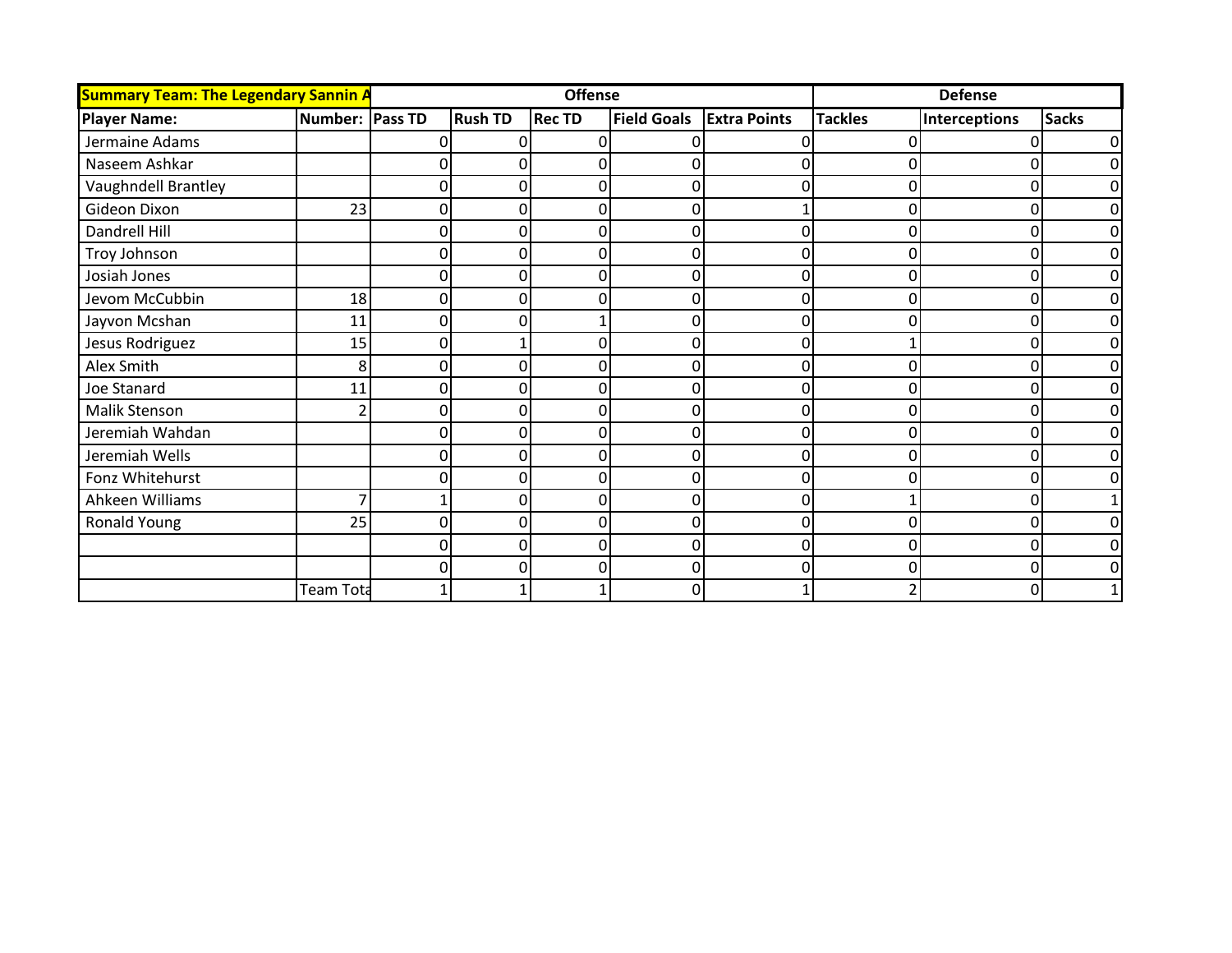| <b>Summary Team: 9th Man B</b> |                  |                |                | <b>Offense</b> |                    |                     |                | <b>Defense</b>       |                |
|--------------------------------|------------------|----------------|----------------|----------------|--------------------|---------------------|----------------|----------------------|----------------|
| <b>Player Name:</b>            | Number: Pass TD  |                | <b>Rush TD</b> | <b>Rec TD</b>  | <b>Field Goals</b> | <b>Extra Points</b> | <b>Tackles</b> | <b>Interceptions</b> | <b>Sacks</b>   |
| Jason Ash                      |                  |                |                | C              |                    |                     |                |                      | $\overline{0}$ |
| Jose Diaz                      |                  |                |                |                |                    |                     |                |                      | $\overline{0}$ |
| Jamel Finley                   | 2                | $\Omega$       | 0              | 0              | 0                  | 0                   |                |                      | $\overline{0}$ |
| Corey Giannone                 | 27               | $\overline{0}$ | 0              | 0              | $\overline{0}$     | $\Omega$            |                | 0                    | $\overline{0}$ |
| <b>Anthony Glass</b>           | 99               | 0              |                |                |                    | Ω                   |                |                      | $\overline{0}$ |
| Chris Hart                     | 42               | 0              | ი              | 0              | 0                  | 0                   |                |                      | $\Omega$       |
| Kevin Hart                     | 4                | 0              | 0              | 0              | $\mathbf{0}$       | 0                   |                |                      | $\overline{0}$ |
| Tim Hudson                     | 3                | $\Omega$       | O              | 0              | $\Omega$           | 0                   |                |                      | $\overline{0}$ |
| Sam Husted                     | 11               | $\overline{0}$ | <sup>0</sup>   | 0              | 0                  | 0                   |                | O                    | $\overline{0}$ |
| Michael Krowicki               |                  | 0              |                |                | $\Omega$           | Ω                   |                |                      | $\overline{0}$ |
| Anthony Lopez                  | 13               | 0              | ი              | 0              | 0                  | 0                   |                |                      | $\overline{0}$ |
| Robert Madera                  | 9                | $\overline{0}$ | 0              | 0              | $\Omega$           | $\Omega$            |                |                      | $\overline{0}$ |
| Cody Marshall                  | 48               | $\overline{0}$ | n              | 0              | $\Omega$           | 0                   |                |                      | $\overline{0}$ |
| Javier Medina                  |                  | 0              | n              | 0              | 0                  | 0                   |                |                      | $\overline{0}$ |
| <b>Patrick Price</b>           | 23               | 0              |                |                | 0                  | 0                   |                |                      | $\overline{0}$ |
| Nick Summerville               |                  | 0              | 0              | 0              | 0                  | 0                   |                |                      | $\overline{0}$ |
| Andrew Tifft                   | 24               | $\overline{0}$ | ΩI             | 0              | $\Omega$           | $\Omega$            | $\Omega$       |                      | $\overline{0}$ |
| Sir Winston                    | 22               | $\overline{0}$ | n              | O              | 0                  | 0                   |                |                      | 3 <sup>1</sup> |
|                                |                  | 0              |                | O              | 0                  | 0                   |                |                      | $\overline{0}$ |
|                                |                  | 0              | 0              | 0              | 0                  | 0                   |                |                      | $\overline{0}$ |
|                                | <b>Team Tota</b> | $\overline{0}$ | ΩI             | 0              | 0                  | $\overline{0}$      | 16             | $\Omega$             | 3              |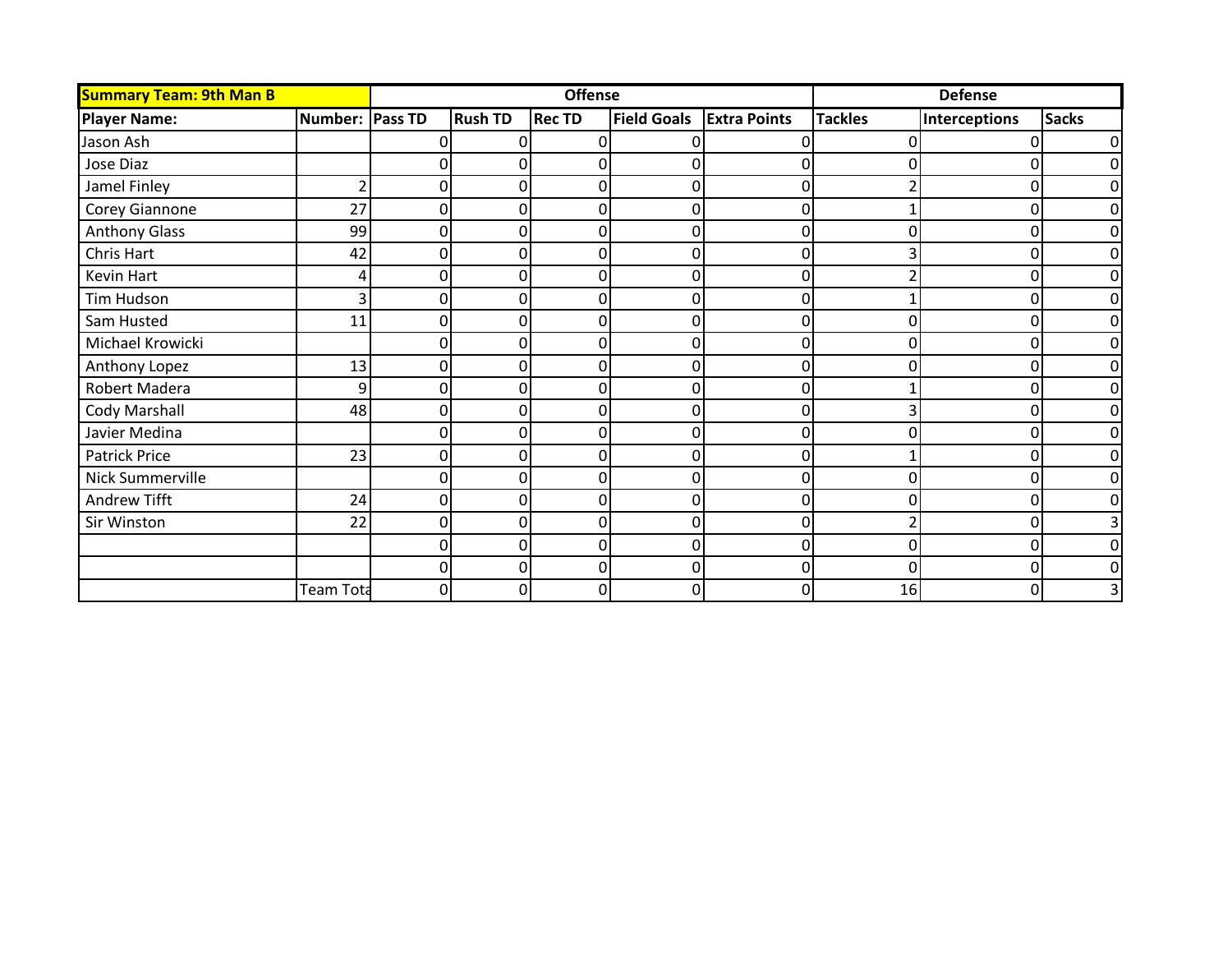| <b>Summary Team: Bang Bros B</b> |                 |          |                | <b>Offense</b> |                    |                     | <b>Defense</b> |                      |                |  |
|----------------------------------|-----------------|----------|----------------|----------------|--------------------|---------------------|----------------|----------------------|----------------|--|
| <b>Player Name:</b>              | Number: Pass TD |          | <b>Rush TD</b> | <b>Rec TD</b>  | <b>Field Goals</b> | <b>Extra Points</b> | <b>Tackles</b> | <b>Interceptions</b> | <b>Sacks</b>   |  |
| Trevor Ash                       | 18              |          |                | በ              |                    |                     |                |                      |                |  |
| Teddy Benjamin                   | 93              | 0        |                |                |                    |                     |                |                      |                |  |
| Jacob Bradley                    | 72              | $\Omega$ |                | 0              |                    | 0                   |                |                      | $\overline{0}$ |  |
| Mannie Butler                    | 7               | 0        | 0              | 0              | $\mathbf 0$        | $\Omega$            |                | 0                    | 1              |  |
| Newton Chapo                     | 9               | 0        |                |                |                    |                     |                |                      | $\overline{0}$ |  |
| Andrew Delcastillo               |                 | 0        |                | 0              | 0                  | 0                   |                |                      | $\overline{0}$ |  |
| John Gill                        |                 | 0        |                | 0              |                    | 0                   |                |                      | $\overline{0}$ |  |
| Shawn Hanks JR                   |                 | 0        |                | 0              | $\Omega$           | 0                   |                |                      | $\overline{0}$ |  |
| Vaughn Hanslip                   |                 | 0        | ŋ              | 0              | 0                  | 0                   |                |                      | $\overline{0}$ |  |
| Myquann Howard                   | 3               | O        |                |                |                    | 0                   |                |                      | $\overline{0}$ |  |
| Jahcin Ingram                    |                 |          |                |                | 0                  | 0                   |                |                      | $\overline{0}$ |  |
| Josh Mims                        |                 | 0        |                | 0              | 0                  | 0                   |                |                      | $\overline{0}$ |  |
| Justin Morey                     | 52              | $\Omega$ | n              | 0              | 0                  | 0                   |                |                      | $\overline{0}$ |  |
| <b>Randy Moses</b>               | 99              | 0        |                | 0              | 0                  | 0                   |                |                      | 1              |  |
| <b>Dell Ross</b>                 | 8               | 0        |                | 0              |                    | 0                   |                |                      | $\overline{0}$ |  |
| Jose Sanchez                     | 33              | 0        | U              | 0              | 0                  | 0                   |                |                      | $\mathbf{1}$   |  |
| <b>Hezekiah Thomas</b>           |                 | $\Omega$ | 0              | $\Omega$       | $\Omega$           | 0                   |                |                      | $\overline{0}$ |  |
| KJ White                         |                 |          |                | ი              | 0                  | 0                   |                |                      | $\overline{0}$ |  |
|                                  |                 | $\Omega$ |                | ი              | 0                  | 0                   |                |                      | $\overline{0}$ |  |
|                                  |                 | 0        |                | 0              | 0                  | 0                   |                |                      | $\overline{0}$ |  |
|                                  | Team Tota       | 4        |                | Δ              | $\Omega$           |                     |                |                      | 5              |  |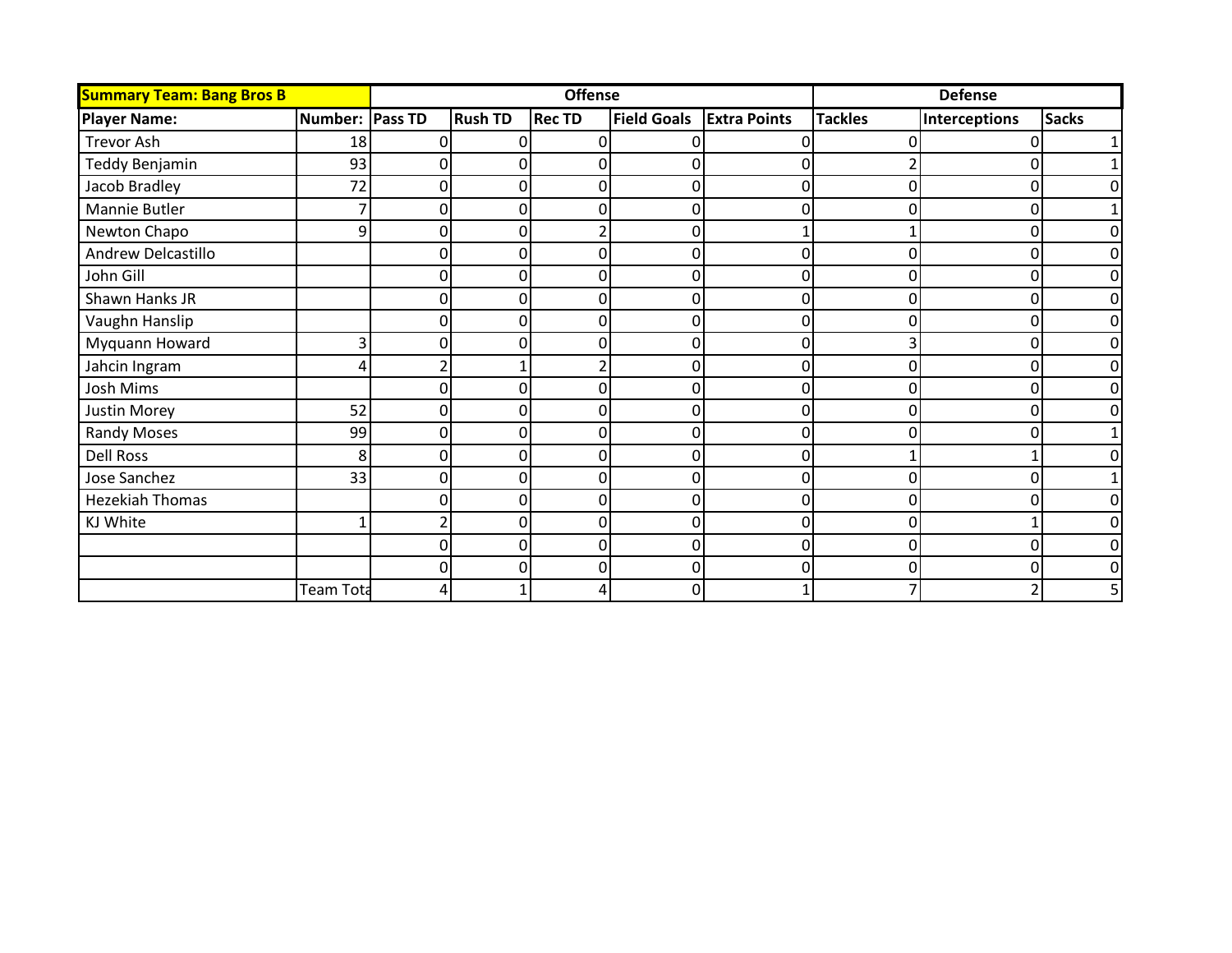| <b>Summary Team: Immortals B</b> |                 |                |                | <b>Offense</b> |                    | <b>Defense</b>      |                |                      |                |
|----------------------------------|-----------------|----------------|----------------|----------------|--------------------|---------------------|----------------|----------------------|----------------|
| <b>Player Name:</b>              | Number: Pass TD |                | <b>Rush TD</b> | <b>Rec TD</b>  | <b>Field Goals</b> | <b>Extra Points</b> | <b>Tackles</b> | <b>Interceptions</b> | <b>Sacks</b>   |
| Sterqueze Bradford               |                 |                |                | C              |                    |                     |                |                      | $\overline{0}$ |
| MICHAEL BROWN                    | 3               |                |                |                |                    |                     |                |                      | $\overline{0}$ |
| Mike Cuthrell                    |                 | 0              | 0              | 0              | 0                  | 0                   |                |                      | $\overline{0}$ |
| Josh Emm                         |                 | $\overline{0}$ | $\Omega$       | 0              | $\overline{0}$     | $\Omega$            | $\Omega$       | 0                    | $\overline{0}$ |
| Zach Emm                         | 6               | 0              |                |                |                    | O                   |                |                      | $\overline{0}$ |
| tim harrington                   | #0              | 0              | ი              | 0              | 0                  | 0                   |                |                      | $\Omega$       |
| Mike Johnson                     | 10              | 0              | 0              | 0              | 0                  |                     |                |                      | $\overline{0}$ |
| Dan Paulan                       |                 | $\Omega$       | O              | 0              | $\Omega$           | 0                   |                |                      | $\overline{0}$ |
| Jake Richberg                    | 14              | $\overline{0}$ | <sup>0</sup>   | 0              | 0                  | 0                   | O              |                      | $\overline{0}$ |
| Andre Rose                       |                 | 0              |                |                | 0                  | Ω                   |                |                      | $\overline{0}$ |
| Kyle Simons                      |                 | 0              | ∩              | 0              | 0                  | 0                   |                |                      | $\overline{0}$ |
| <b>Tyler Simons</b>              |                 | $\Omega$       | 0              | 0              | $\overline{0}$     | $\Omega$            |                |                      | $\overline{0}$ |
| Kyle Smith                       | 20              | $\overline{0}$ | n              | 0              | $\Omega$           | 0                   |                |                      | $\overline{0}$ |
| Nick St. Andrew                  | 72              | 0              | n              | 0              | 0                  | 0                   |                |                      | $\overline{0}$ |
| Ron Stewart                      |                 | 0              |                |                | 0                  | 0                   |                |                      | $\overline{0}$ |
|                                  |                 | 0              | ი              | 0              | 0                  | 0                   |                |                      | $\overline{0}$ |
|                                  |                 | $\Omega$       | $\Omega$       | 0              | $\Omega$           | $\Omega$            | $\Omega$       |                      | $\overline{0}$ |
|                                  |                 | 0              |                | O              | $\Omega$           | 0                   |                |                      | 0              |
|                                  |                 | 0              |                | O              | 0                  | 0                   |                |                      | $\overline{0}$ |
|                                  |                 | 0              | 0              | 0              | 0                  | 0                   |                |                      | $\overline{0}$ |
|                                  | Team Tota       | $\overline{0}$ | ΩI             | 0              | 0                  |                     |                |                      | $\overline{0}$ |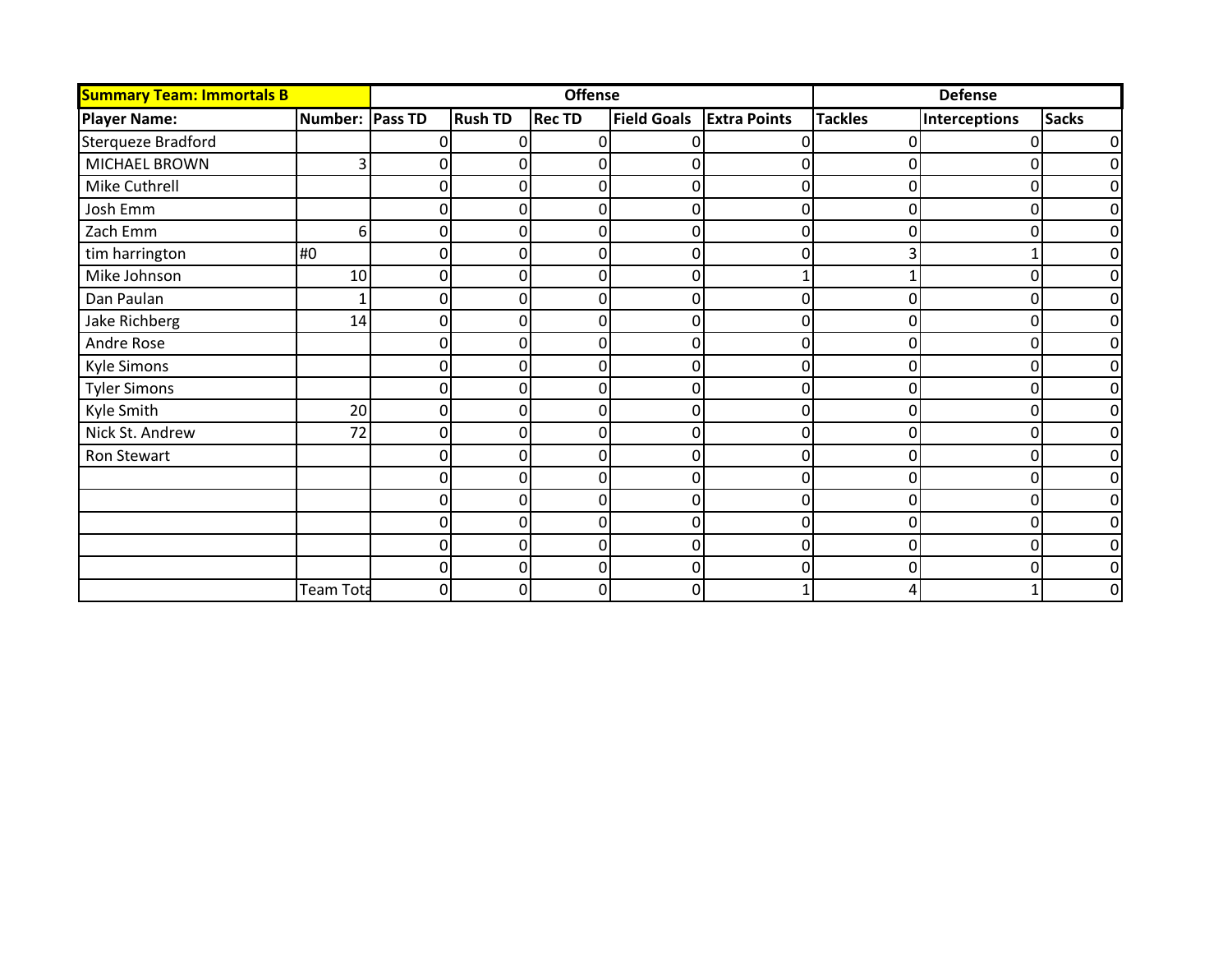| <b>Summary Team: OTF B</b> |                  |                |                | <b>Offense</b> |                    | <b>Defense</b>      |                |                      |                |
|----------------------------|------------------|----------------|----------------|----------------|--------------------|---------------------|----------------|----------------------|----------------|
| <b>Player Name:</b>        | Number: Pass TD  |                | <b>Rush TD</b> | <b>Rec TD</b>  | <b>Field Goals</b> | <b>Extra Points</b> | <b>Tackles</b> | <b>Interceptions</b> | <b>Sacks</b>   |
| L Brown                    |                  |                |                | C              |                    |                     |                |                      | $\overline{0}$ |
| <b>BC Campbell</b>         | 31               | 0              |                |                |                    |                     |                |                      | $\overline{0}$ |
| Cory Chaplin               |                  | 0              | ი              | 0              | $\Omega$           | 0                   |                |                      | $\overline{0}$ |
| Scott Coan                 | 35               | $\overline{0}$ | 0              | 0              | $\overline{0}$     | $\Omega$            | $\Omega$       | 0                    | $\mathbf{1}$   |
| brian cook                 | 88               | 0              |                |                |                    | Ω                   |                |                      | $\overline{0}$ |
| Jeremy Curcie              | 66               | 0              | 0              | 0              | 0                  | 0                   |                |                      | $\overline{0}$ |
| Day Day                    | 10               | 0              | 0              | 0              | 0                  | 0                   |                |                      | $\overline{0}$ |
| Luke Fischetti             | 24               | $\Omega$       | <sup>0</sup>   |                | $\Omega$           | 0                   |                |                      | $\overline{0}$ |
| Tayquon Hightower          | 3                | $\overline{0}$ | <sup>0</sup>   | 0              | 0                  | 0                   |                |                      | $\overline{0}$ |
| Noel Johnson               |                  |                |                |                | 0                  | 0                   |                |                      | $\overline{0}$ |
| Nicholas Lapointe          | 84               |                | U              | 0              | 0                  | 0                   |                |                      | $\overline{0}$ |
| Deshawn M                  | 21               | $\overline{0}$ | 0              | 0              | $\Omega$           | $\Omega$            |                |                      | $\overline{0}$ |
| Keyshawn McMullen          | 1 <sub>1</sub>   | $\overline{0}$ | n              |                | $\Omega$           | 0                   |                |                      | $\overline{0}$ |
| Jomari Paskel              | 11               | 0              | n              | 0              | 0                  | 0                   |                |                      | $\overline{0}$ |
| Mair Toon                  | 4                | 0              |                |                | 0                  | 0                   |                |                      | $\overline{0}$ |
| K Totti                    | 9                | $\Omega$       | 0              | 0              | 0                  | 0                   |                |                      | $\overline{0}$ |
| Zak Townsend               | 73               | $\overline{0}$ | ΩI             | 0              | $\Omega$           | $\Omega$            | $\Omega$       |                      | $\overline{0}$ |
| Jeremy Walsh               | 87               | $\overline{0}$ | n              | O              | 0                  | 0                   |                |                      | $\overline{0}$ |
|                            |                  | $\Omega$       |                | Ω              | 0                  | 0                   |                |                      | $\overline{0}$ |
|                            |                  | 0              | 0              | 0              | 0                  | 0                   |                |                      | $\overline{0}$ |
|                            | <b>Team Tota</b> |                | ΩI             | 3              | $\Omega$           | Ωl                  |                |                      | $1\vert$       |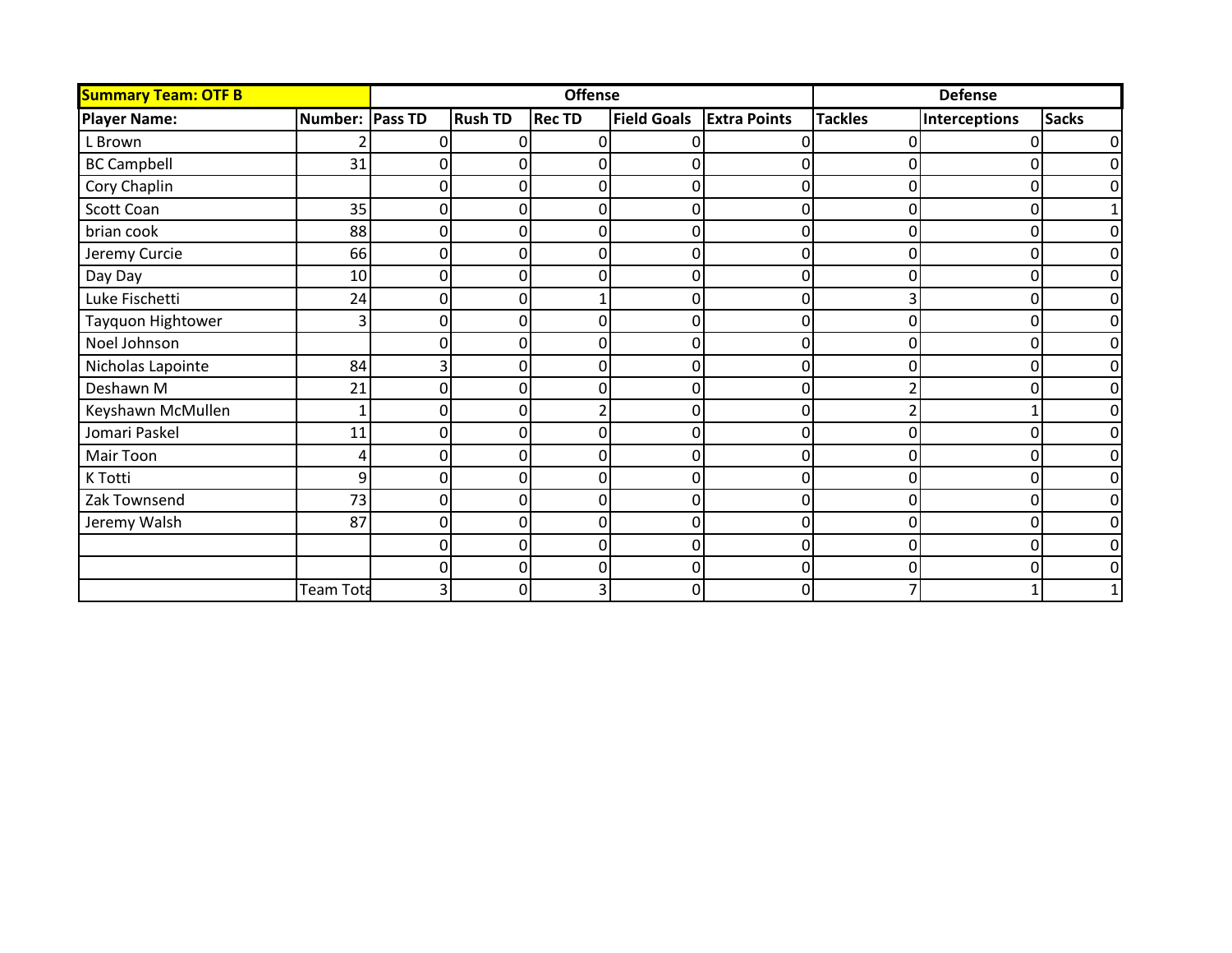| <b>Summary Team: Past Our Prime B</b> |                  |                |                | <b>Offense</b> |                    |                     | <b>Defense</b> |                      |                |  |
|---------------------------------------|------------------|----------------|----------------|----------------|--------------------|---------------------|----------------|----------------------|----------------|--|
| <b>Player Name:</b>                   | Number: Pass TD  |                | <b>Rush TD</b> | <b>Rec TD</b>  | <b>Field Goals</b> | <b>Extra Points</b> | <b>Tackles</b> | <b>Interceptions</b> | <b>Sacks</b>   |  |
| John Barlow                           | 90               |                |                |                |                    |                     |                |                      | $\overline{0}$ |  |
| <b>Matthew Barlow</b>                 | 30               | 0              |                |                |                    |                     |                |                      | $1\vert$       |  |
| Steven Barrett Jr                     | 2                | $\Omega$       | ი              | 0              | 0                  | 0                   |                |                      | $\overline{0}$ |  |
| Dylan Becraft                         | 20               | $\overline{0}$ | $\Omega$       | 0              | $\overline{0}$     | $\Omega$            |                | 0                    | $\overline{0}$ |  |
| Jeffrey Clark                         | 19               | 0              |                |                |                    | O                   |                |                      | $\overline{0}$ |  |
| jordan clark                          | 27               | 0              |                | ი              | 0                  | 0                   |                |                      | $\Omega$       |  |
| James Coonrod                         | 343              | 0              |                | 0              | 0                  | 0                   |                |                      | $\overline{0}$ |  |
| Michael Howe                          | 76               | $\Omega$       | O              | 0              | $\Omega$           | 0                   |                |                      | $\overline{0}$ |  |
| vernon howe                           | 26               | า              | <sup>0</sup>   | 0              | 0                  | 0                   |                |                      | $\overline{0}$ |  |
| <b>Martin Kimball</b>                 |                  |                |                |                |                    |                     |                |                      | $\overline{0}$ |  |
| Cody Rupert                           | 72               | 0              | n              | 0              | 0                  | 0                   |                |                      | $\overline{0}$ |  |
| <b>Justin Stevens</b>                 | 43               | $\overline{0}$ | $\mathbf{0}$   | 0              | $\Omega$           | $\Omega$            |                |                      | $\overline{0}$ |  |
| James Thornton                        | 10               | $\overline{0}$ | n              |                | $\Omega$           | 0                   |                |                      | $\overline{0}$ |  |
| <b>Tyler Wallace</b>                  | 13               | 0              | n              | 0              | 0                  | 0                   |                |                      | $\Omega$       |  |
| Nathan Winchell                       | 65               | 0              |                |                |                    | 0                   |                |                      | $\overline{0}$ |  |
|                                       |                  | 0              |                | 0              | 0                  | 0                   |                |                      | $\overline{0}$ |  |
|                                       |                  | $\Omega$       | ΩI             | 0              | $\Omega$           | $\Omega$            | $\Omega$       |                      | $\overline{0}$ |  |
|                                       |                  | 0              |                | O              | 0                  | 0                   |                |                      | 0              |  |
|                                       |                  | 0              |                | O              | 0                  | 0                   |                |                      | $\overline{0}$ |  |
|                                       |                  | 0              | 0              | 0              | 0                  | 0                   |                |                      | $\overline{0}$ |  |
|                                       | <b>Team Tota</b> |                | ΩI             |                | 0                  | Ωl                  |                |                      | $1\vert$       |  |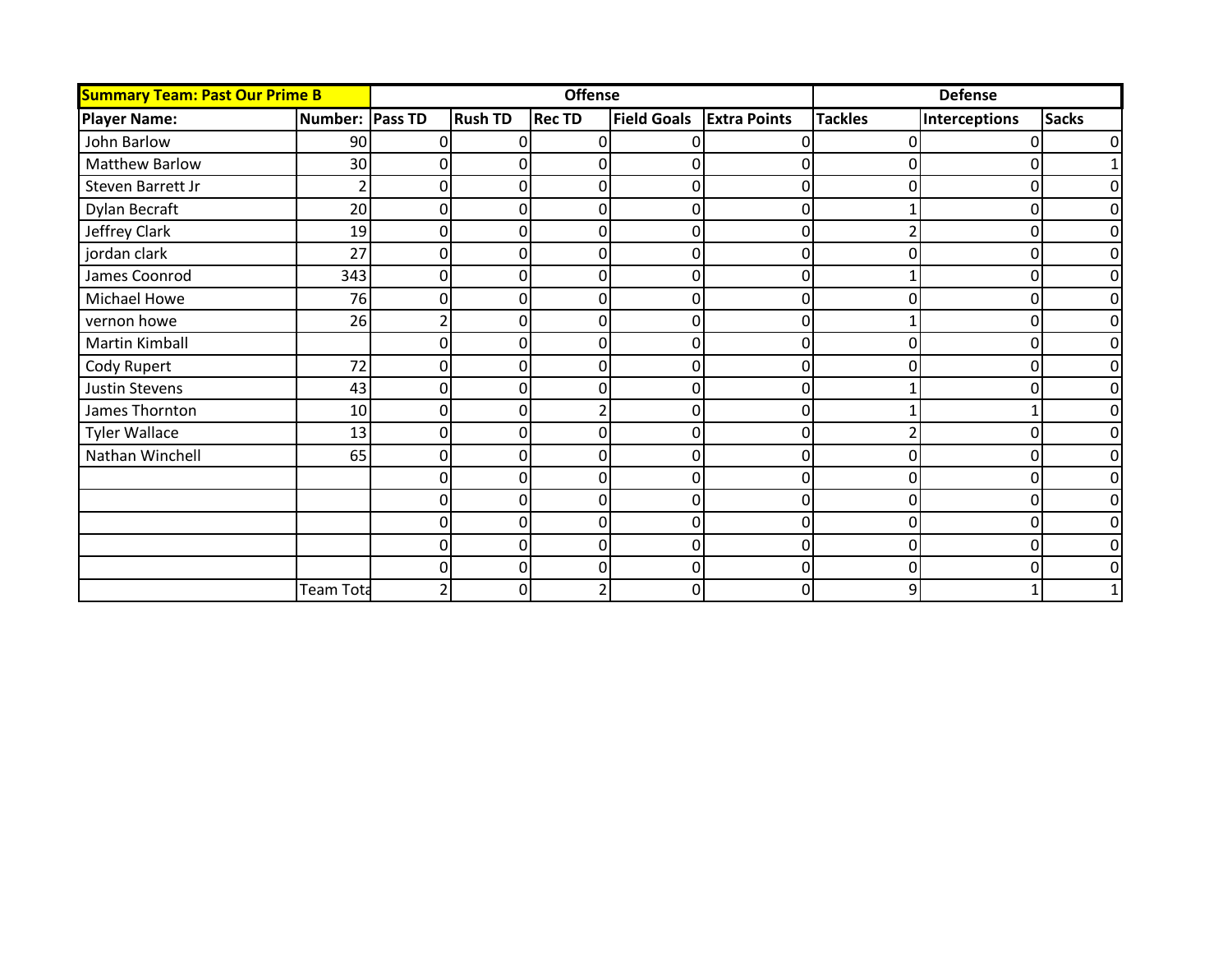| <b>Summary Team: The Misfits B</b> |                 | <b>Offense</b> |                |               |                    |                     | <b>Defense</b> |                      |                |
|------------------------------------|-----------------|----------------|----------------|---------------|--------------------|---------------------|----------------|----------------------|----------------|
| <b>Player Name:</b>                | Number: Pass TD |                | <b>Rush TD</b> | <b>Rec TD</b> | <b>Field Goals</b> | <b>Extra Points</b> | <b>Tackles</b> | <b>Interceptions</b> | <b>Sacks</b>   |
| Michael A Lynskey                  |                 |                |                |               |                    |                     |                |                      | 0              |
| Zachariah Bovay                    |                 |                |                |               |                    |                     |                |                      | $\overline{0}$ |
| <b>David Collins</b>               | 15              | 0              |                | 0             |                    | 0                   |                |                      | $\overline{0}$ |
| Christian Dias                     |                 | 0              | 0              | 0             | 0                  | $\Omega$            |                | O                    | $\overline{0}$ |
| <b>Edward Ferris II</b>            | 13              | 0              |                |               |                    | U                   |                |                      | $\overline{0}$ |
| devaun frankson                    |                 | 0              |                | U             |                    | 0                   |                |                      | $\overline{0}$ |
| Lee Gutierrez                      | 30 <sup>1</sup> | 0              |                | 0             |                    | 0                   |                |                      | $\overline{0}$ |
| Cam Harris                         | 56              | $\Omega$       |                | U             | 0                  | 0                   |                |                      | $\overline{0}$ |
| Domenic Isabell                    |                 | 0              |                | 0             | 0                  | 0                   |                |                      | $\overline{0}$ |
| Zachary Kozlowski                  |                 |                |                |               |                    | O                   |                |                      | $\overline{0}$ |
| Christopher LaMontagne             | 22              | $\mathbf{0}$   |                | 0             | 0                  | 0                   |                |                      | $\overline{0}$ |
| Nicholas Lamontagne                |                 | 0              |                | 0             | 0                  | 0                   |                |                      | $\overline{0}$ |
| Kegan Lance                        | 47              | 0              |                | U             | $\Omega$           | 0                   |                |                      | $\overline{0}$ |
| <b>Brandon Maggio</b>              | 99              | $\Omega$       |                | 0             | $\Omega$           | 0                   |                |                      | $\overline{0}$ |
| Eric Mays II                       | 21              | 0              |                |               |                    | 0                   |                |                      | $\overline{0}$ |
| Robbie Ottaviano                   | 68              | 0              |                | 0             | 0                  | 0                   |                |                      | $\overline{0}$ |
| <b>Gregory Peterson</b>            |                 | $\Omega$       | 0              | 0             | 0                  | $\overline{0}$      |                |                      | $\overline{0}$ |
| Logan Price                        |                 | 0              |                | በ             | 0                  | 0                   |                |                      | $\overline{0}$ |
|                                    |                 | 0              |                | በ             | $\Omega$           | 0                   |                |                      | $\overline{0}$ |
|                                    |                 | 0              |                | 0             | 0                  | 0                   |                |                      | $\overline{0}$ |
|                                    | Team Tota       | $\Omega$       |                | 0             | $\Omega$           | $\Omega$            |                |                      | $\overline{0}$ |